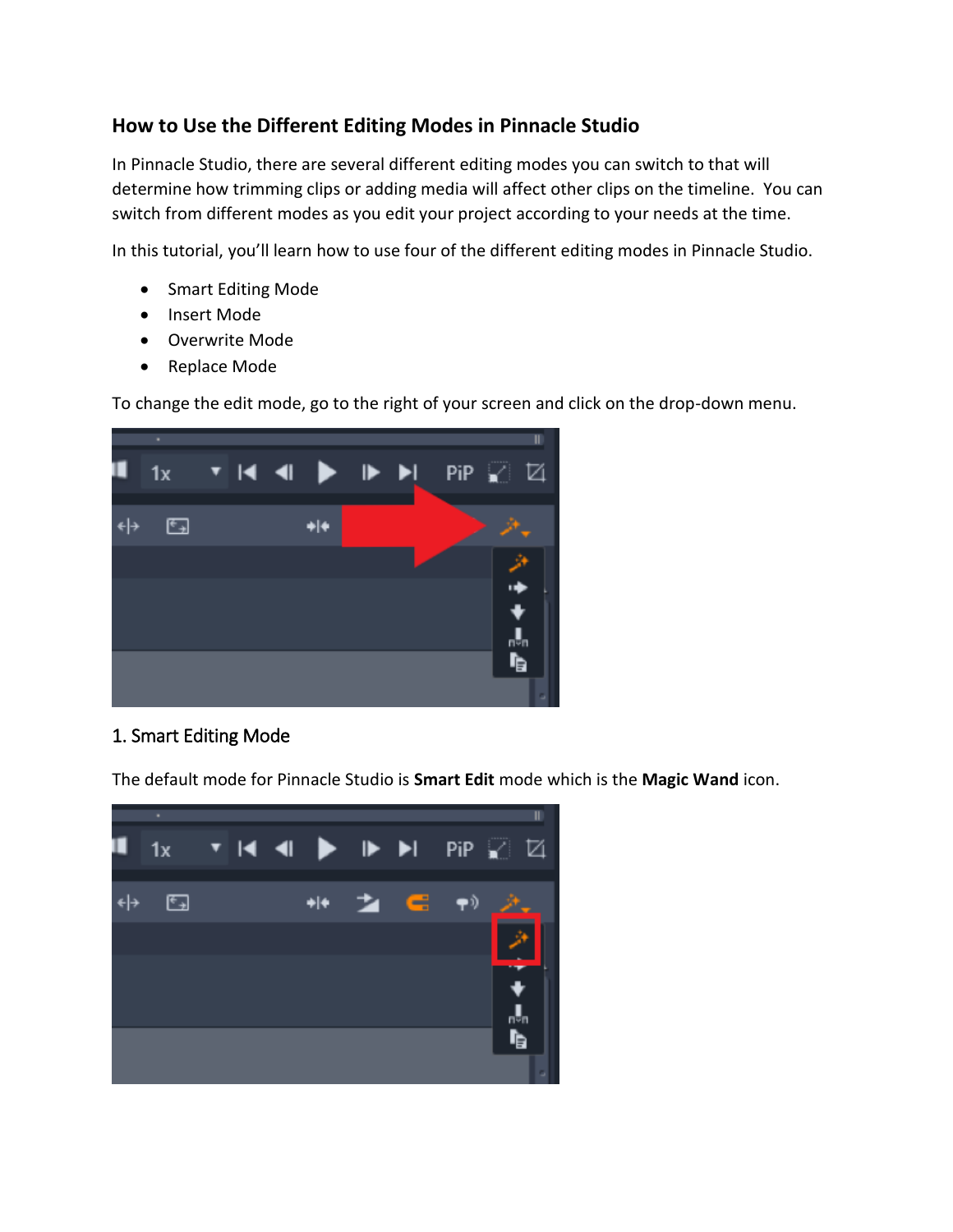Smart Editing mode intelligently decides when to move clips positioned after that point on the timeline based on how and where you drag your clips.

- If you have several media clips on your timeline and a gap between them, you can fill that gap without pushing everything else down on the timeline.
- Drag the image or video you want to fill into the gap down onto your timeline.



• The gap will be perfectly filled using Smart Editing mode and Pinnacle will automatically trim the excess part of the video so it fits this space.

#### 2. Insert Mode

• Click on **Insert Mode** which is the **Arrow** icon pointing to the right.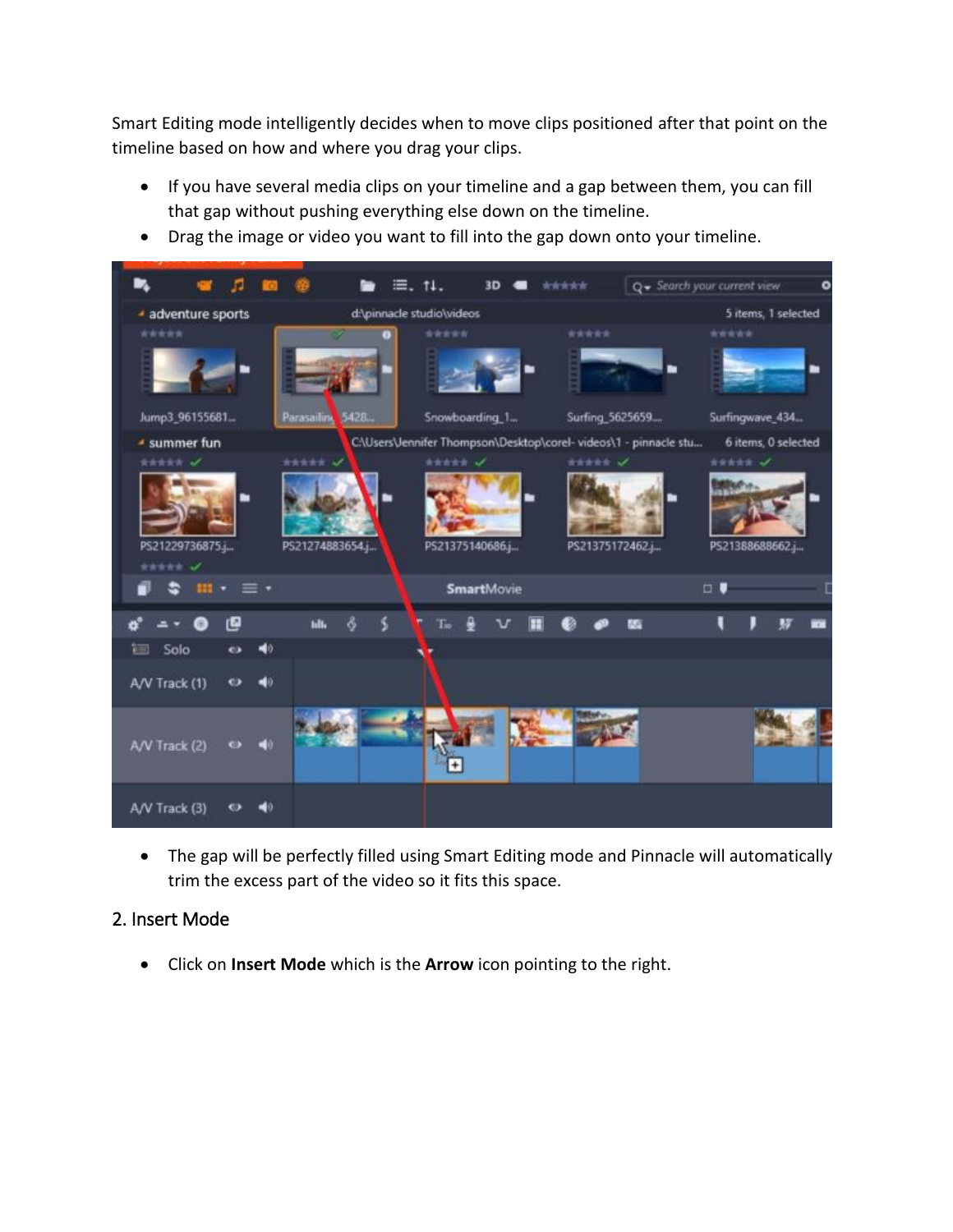

With Insert mode, clips to the right of a trimmed clip and on the same track will shift left or right to make room for the new length of the clip.

• Drag your media clip onto the timeline. Insert mode will push down all the media to the right so that the entire video will fit.



• The gap will remain in place so to eliminate it, highlight the clips to the right and drag them to the left so there's no gap between media.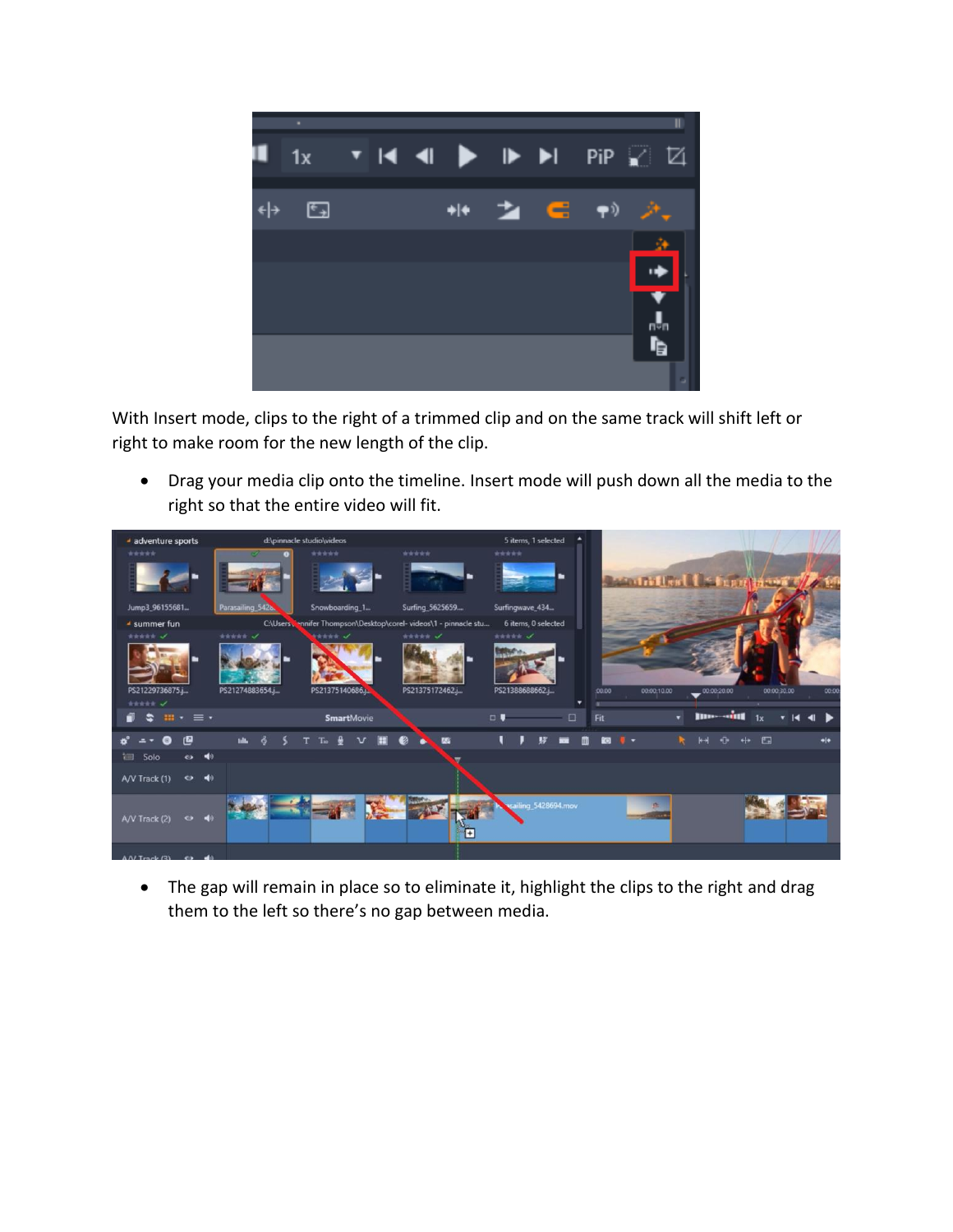| $875.$ |                 | PS21274883654.j      |                   |  | PS21375140686.j |                                    |  |  | PS21375172462.j |  |  |  | PS21388688662.j<br>▼ |              |   |  | :00.00 |                    | 00:00:10:00 |  | 00:00:20.00                |  |      |  |  |
|--------|-----------------|----------------------|-------------------|--|-----------------|------------------------------------|--|--|-----------------|--|--|--|----------------------|--------------|---|--|--------|--------------------|-------------|--|----------------------------|--|------|--|--|
|        | $\cdots \equiv$ |                      | <b>SmartMovie</b> |  |                 |                                    |  |  |                 |  |  |  | □<br>$\Box$<br>__    |              |   |  |        | Fit                |             |  | <b>Illument</b><br>1x<br>۰ |  |      |  |  |
|        | 四               |                      |                   |  |                 |                                    |  |  |                 |  |  |  |                      | $\mathbf{H}$ | , |  |        | <b>财 面 自 回 U ·</b> |             |  | $\mathbf{R}$               |  | 树母中国 |  |  |
|        | $\bullet$       | $\blacktriangleleft$ |                   |  |                 |                                    |  |  |                 |  |  |  |                      |              |   |  |        |                    |             |  |                            |  |      |  |  |
|        | $\bullet$       | ◀                    |                   |  |                 |                                    |  |  |                 |  |  |  |                      |              |   |  |        |                    |             |  |                            |  |      |  |  |
|        | $\bullet$       | $\blacksquare$       |                   |  |                 | <b>ANY Parasailing_5428694.mov</b> |  |  |                 |  |  |  |                      |              |   |  |        |                    |             |  |                            |  |      |  |  |
|        |                 |                      |                   |  |                 |                                    |  |  |                 |  |  |  |                      |              |   |  |        |                    |             |  |                            |  |      |  |  |

• Also, in Insert mode, when we delete a clip, the media is automatically pushed together so there is no gap between clips.

#### 3. Overwrite mode

• Click on the **Overwrite Mode** icon which is the **Arrow** icon pointing downwards.



With overwrite mode, if you drag a clip onto the timeline, it will literally overwrite all media that is in its path.

• Drag your media from the Project Bin overtop of the media you want to overwrite.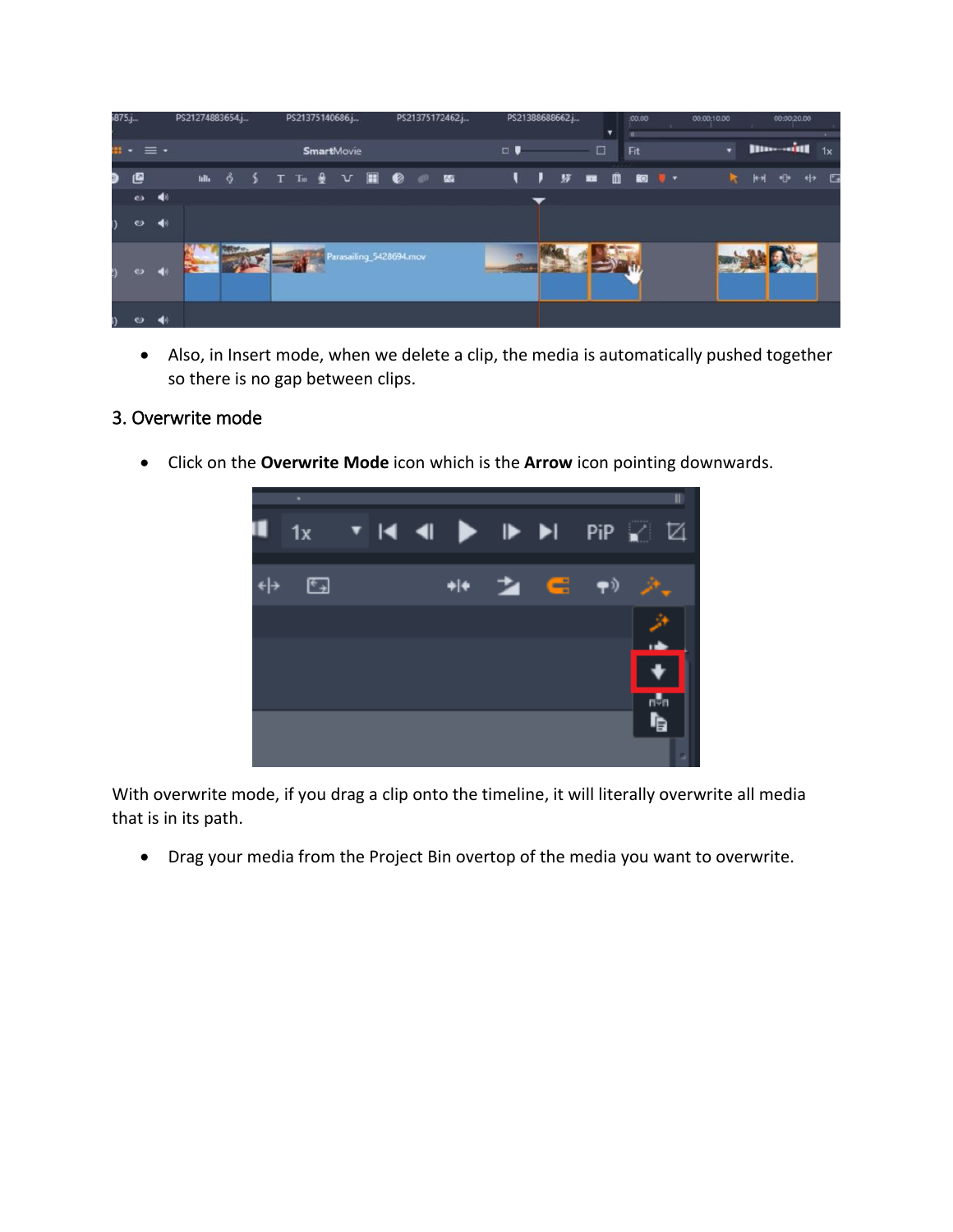

• The gap will be filled and all of the following media will be overwritten in the path of the new clip.

### 4. Replace Mode

• Click on the **Replace Mode** icon.



This is a great editing mode to use if you're making a slideshow and want to make some quick changes to the photos you've chosen.

• Drag your media from the Project Bin and drag it overtop of the clip on the timeline that you want to replace.